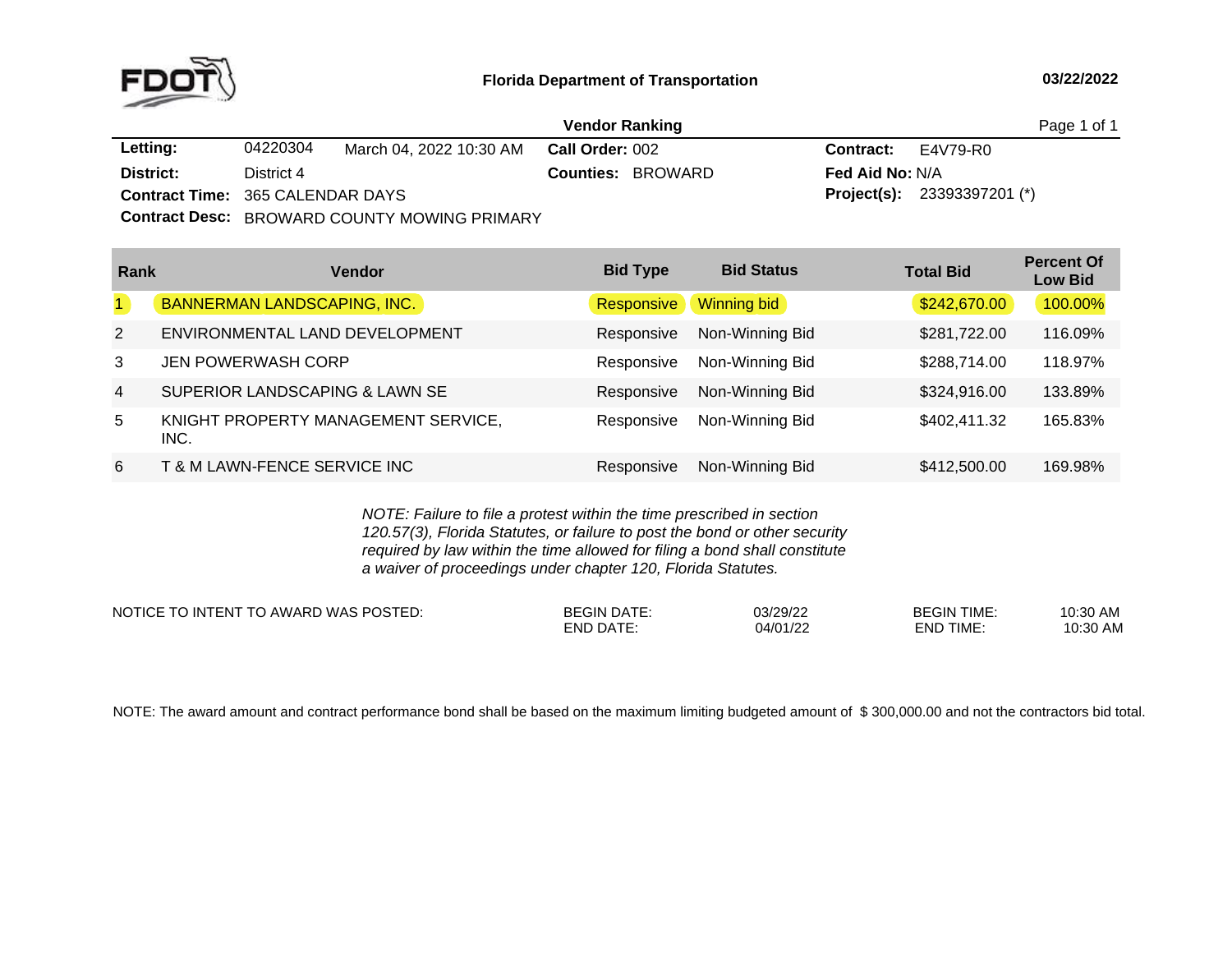

#### **Tabulation of Bids**

Page 1 of 4

| Letting:                                | 04220304   | March 04. 2022 | Call Order: 002  |         | <b>Contract:</b> $E4V79-R0$ |                                    |
|-----------------------------------------|------------|----------------|------------------|---------|-----------------------------|------------------------------------|
| District:                               | District 4 |                | <b>Counties:</b> | BROWARD | <b>Fed Aid No: N/A</b>      |                                    |
| <b>Contract Time: 365 CALENDAR DAYS</b> |            |                |                  |         |                             | <b>Project(s):</b> 23393397201 (*) |

### **Contract Descr: BROWARD COUNTY MOWING PRIMARY**

The work under this Contract consists of roadside mowing cycles, ponds and swales mowing cycles, edging & sweeping cycles, and removal & disposal of litter within FDOT right of way, and various designated area along the State Highway system throughout Broward County.

Complete each mowing cycle within 20 calendar days during the months of December through May, 14 calendar days during the months of June through November, weather permitting. Complete each Edging and Sweeping cycles within 20 calendar days, weather permitting.

MAXIMUM LIMITING CONTRACT: The award amount and contract performance bond shall be based on maximum limiting budgeted amount of \$300,000,00 and not the contractors bid total.

PERFORMANCE BOND: A Contract / Performance bond is required for this project.

**COMMERCIAL GENERAL LIABILITY INSURANCE:** 

The limits of coverage shall not be less than \$1,000,000 for each occurrence and not less than a \$5,000,000 annual general aggregate, inclusive of amounts provided by an umbrella or excess policy. The limits of coverage described herein shall apply fully to the work or operations performed under the Contract, and may not be shared with or diminished by claims unrelated to the contract. The policy/ies and coverage described herein may be subject to a deductible. Pay all deductibles as required by the policy. No policy/ies or coverage described herein may contain or be subject to a Retention or a Self-Insured Retention

#### **WORKERS COMPENSATION INSURANCE:**

|      | Line No / Item ID<br><b>Item Description</b> | <b>Alternate</b> | <b>Quantity</b><br><b>Units</b> | (1) BANNERMAN<br>LANDSCAPING. INC. |                   | (2) ENVIRONMENTAL LAND<br><b>DEVELOPMENT</b> |                   |                   | (3) JEN POWERWASH CORP |
|------|----------------------------------------------|------------------|---------------------------------|------------------------------------|-------------------|----------------------------------------------|-------------------|-------------------|------------------------|
|      | () indicates item is bid as Lump Sum         |                  |                                 | <b>Unit Price</b>                  | <b>Ext Amount</b> | <b>Unit Price</b>                            | <b>Ext Amount</b> | <b>Unit Price</b> | <b>Ext Amount</b>      |
|      | <b>SECTION:</b>                              | 0001             |                                 | <b>(SMALL MACHINE MOWING (AC)</b>  |                   |                                              |                   |                   |                        |
| 0005 | E107 2 1<br>MOWING (LARGE MACHINE)           |                  | 1.004.000<br>AC.                | 55,00000                           | 55.220.00         | 43.00000                                     | 43,172.00         | 71.00000          | 71.284.00              |
| 0010 | E107 2 2<br>MOWING (SLOPE)                   |                  | 770.000<br>AC.                  | 35,00000                           | 26,950,001        | 65,00000                                     | 50,050.00         | 49.00000          | 37,730.00              |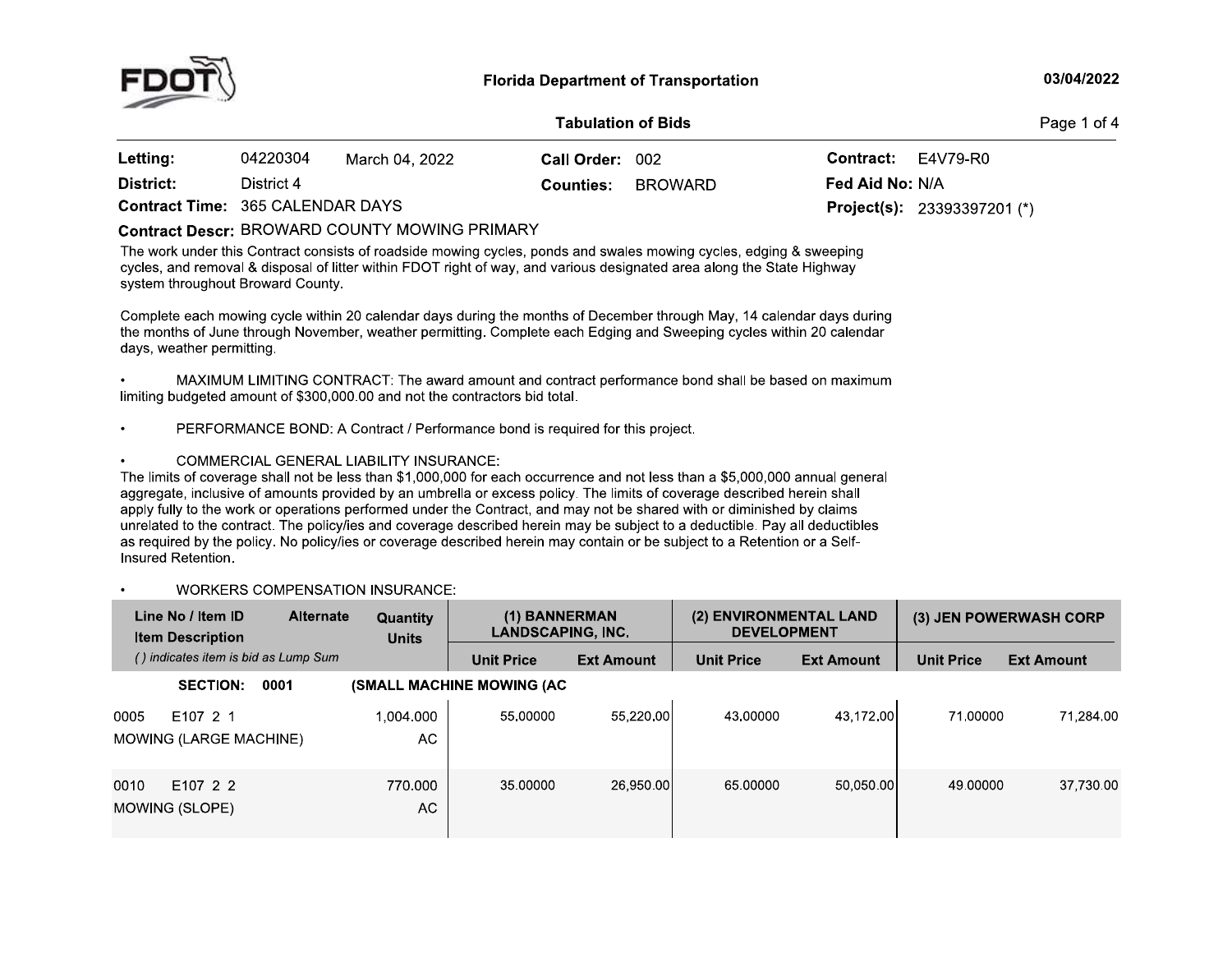

# **Tabulation of Bids**

Page 2 of 4

| Letting:              |                                              | 04220304                             | March 04, 2022                     |                                           | Call Order: 002   |                                              | <b>Contract:</b>  | E4V79-R0          |                        |
|-----------------------|----------------------------------------------|--------------------------------------|------------------------------------|-------------------------------------------|-------------------|----------------------------------------------|-------------------|-------------------|------------------------|
|                       | Line No / Item ID<br><b>Item Description</b> | <b>Alternate</b>                     | Quantity<br><b>Units</b>           | (1) BANNERMAN<br><b>LANDSCAPING, INC.</b> |                   | (2) ENVIRONMENTAL LAND<br><b>DEVELOPMENT</b> |                   |                   | (3) JEN POWERWASH CORP |
|                       |                                              | () indicates item is bid as Lump Sum |                                    | <b>Unit Price</b>                         | <b>Ext Amount</b> | <b>Unit Price</b>                            | <b>Ext Amount</b> | <b>Unit Price</b> | <b>Ext Amount</b>      |
|                       | <b>SECTION:</b>                              | 0001                                 |                                    | (SMALL MACHINE MOWING (AC                 |                   |                                              |                   |                   |                        |
| 0015                  | E107 2 4<br>MOWING (SMALL MACHINE)           |                                      | 1,400.000<br>AC                    | 65,00000                                  | 91,000.00         | 85,00000                                     | 119,000.00        | 70,00000          | 98,000.00              |
| 0020                  | E110 30<br><b>LITTER REMOVAL</b>             |                                      | 3,100.000<br><b>AC</b>             | 15.00000                                  | 46,500.00         | 15.00000                                     | 46,500.00         | 13.00000          | 40,300.00              |
| 0025<br><b>EDGING</b> | E110 32 2                                    |                                      | 2,300.000<br>MI                    | 10.00000                                  | 23,000.00         | 10.00000                                     | 23,000.00         | 18,00000          | 41,400.00              |
|                       |                                              | <b>MOWING (AC)</b>                   | 0001 SMALL MACHINE Section Totals: |                                           | \$242,670.00      |                                              | \$281,722.00      |                   | \$288,714.00           |
|                       |                                              |                                      | <b>Contract Grand Totals:</b>      |                                           | \$242,670.00      |                                              | \$281,722.00      |                   | 288,714.00             |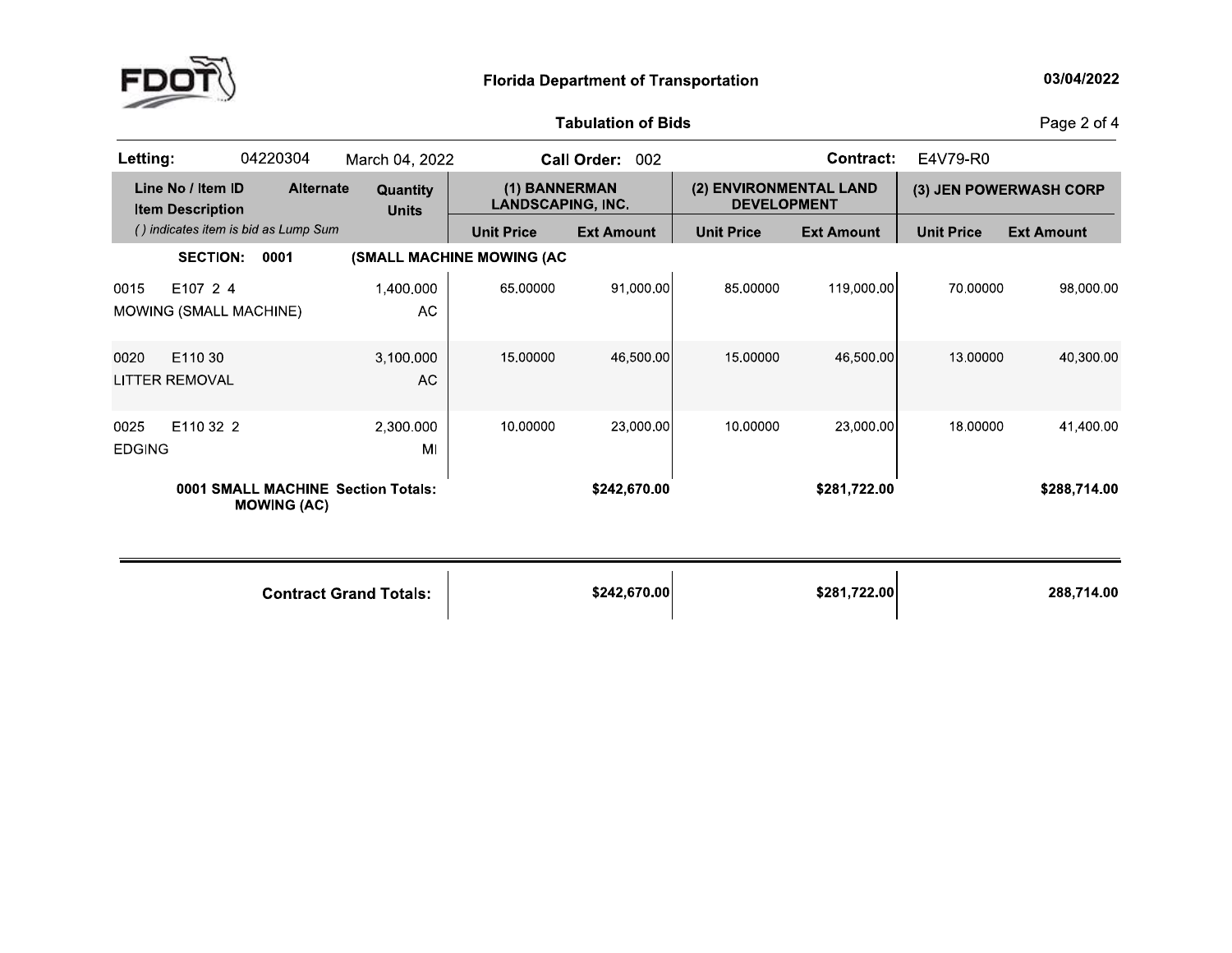

# **Tabulation of Bids**

Page 3 of 4

| Letting:              |                                              | 04220304                             | March 04, 2022                     |                                       | Call Order: 002   |                                                        | <b>Contract:</b>  | E4V79-R0          |                                            |
|-----------------------|----------------------------------------------|--------------------------------------|------------------------------------|---------------------------------------|-------------------|--------------------------------------------------------|-------------------|-------------------|--------------------------------------------|
|                       | Line No / Item ID<br><b>Item Description</b> | <b>Alternate</b>                     | Quantity<br><b>Units</b>           | (4) SUPERIOR LANDSCAPING<br>& LAWN SE |                   | (5) KNIGHT PROPERTY<br><b>MANAGEMENT SERVICE, INC.</b> |                   |                   | (6) T & M LAWN-FENCE<br><b>SERVICE INC</b> |
|                       |                                              | () indicates item is bid as Lump Sum |                                    | <b>Unit Price</b>                     | <b>Ext Amount</b> | <b>Unit Price</b>                                      | <b>Ext Amount</b> | <b>Unit Price</b> | <b>Ext Amount</b>                          |
|                       | <b>SECTION:</b>                              | 0001                                 |                                    | (SMALL MACHINE MOWING (AC             |                   |                                                        |                   |                   |                                            |
| 0005                  | E107 2 1<br>MOWING (LARGE MACHINE)           |                                      | 1,004.000<br>AC                    | 29.00000                              | 29,116.00         | 24.63000                                               | 24,728.52         | 100.00000         | 100.400.00                                 |
| 0010                  | E107 2 2<br>MOWING (SLOPE)                   |                                      | 770,000<br>AC                      | 100,00000                             | 77,000.00         | 48 24000                                               | 37,144.80         | 100.00000         | 77,000.00                                  |
| 0015                  | E107 2 4<br>MOWING (SMALL MACHINE)           |                                      | 1,400.000<br>AC                    | 88.00000                              | 123,200.00        | 148.24000                                              | 207,536.00        | 100.00000         | 140,000.00                                 |
| 0020                  | E110 30<br><b>LITTER REMOVAL</b>             |                                      | 3,100.000<br><b>AC</b>             | 16.00000                              | 49,600.00         | 24.63000                                               | 76,353.00         | 1.00000           | 3,100.00                                   |
| 0025<br><b>EDGING</b> | E110 32 2                                    |                                      | 2,300 000<br>MI                    | 20,00000                              | 46,000.00         | 24 63000                                               | 56.649.00         | 40.00000          | 92,000.00                                  |
|                       |                                              | <b>MOWING (AC)</b>                   | 0001 SMALL MACHINE Section Totals: |                                       | \$324,916.00      |                                                        | \$402,411.32      |                   | \$412,500.00                               |
|                       |                                              |                                      | <b>Contract Grand Totals:</b>      |                                       | \$324,916.00      |                                                        | \$402,411 32      |                   | 412,500.00                                 |